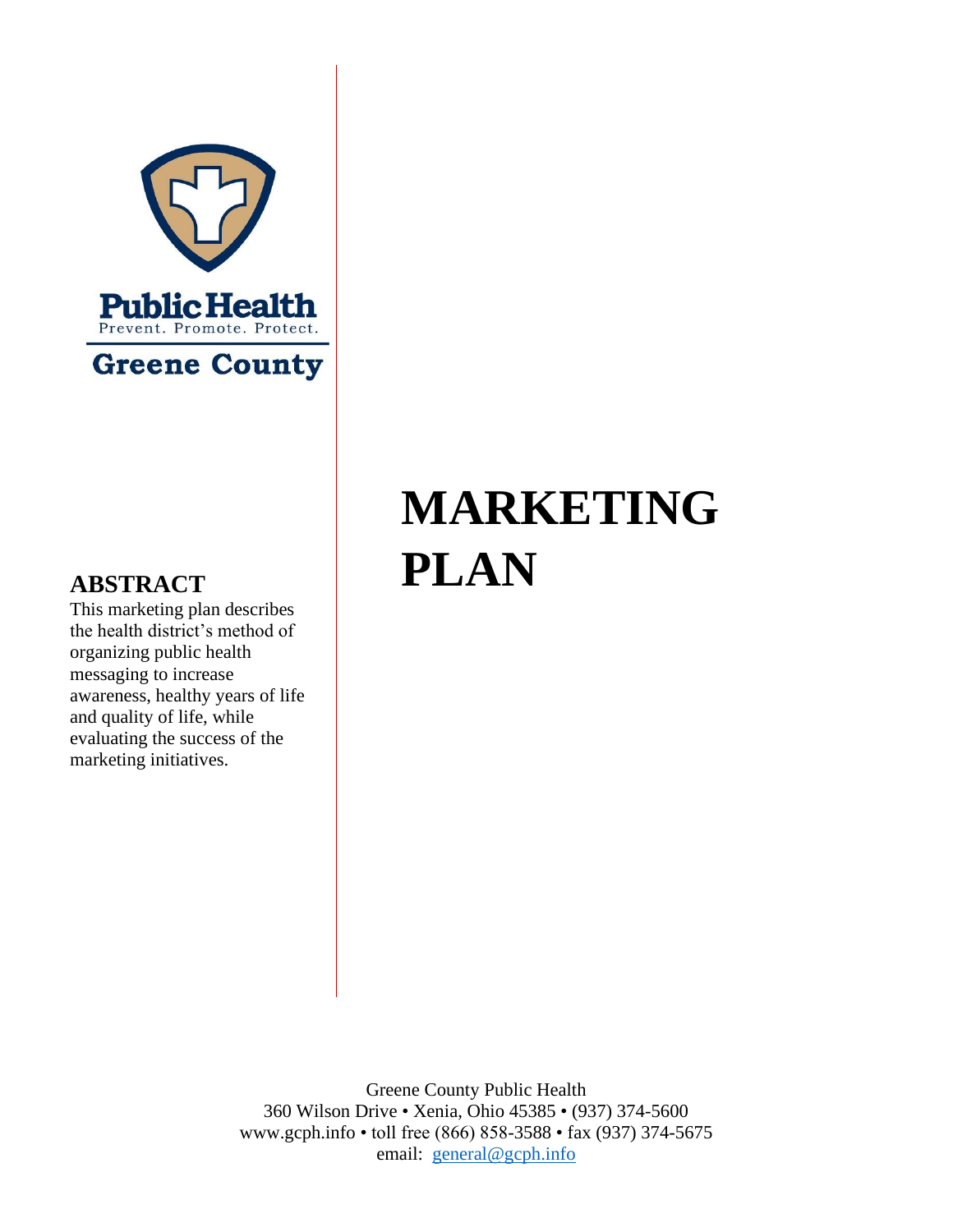| <b>Public Health</b><br><b>Greene County</b> | <b>Greene County Public Health</b> | X<br>with Falmer<br><b>Board President</b><br>$DC \#:  PLA-01-ADM-1001-$<br>2015-4-MP |                      |
|----------------------------------------------|------------------------------------|---------------------------------------------------------------------------------------|----------------------|
|                                              |                                    | <b>Adoption Date:</b>                                                                 | 10/01/2015           |
|                                              |                                    | Last Update:                                                                          | 09/10/2015           |
| Revision #:                                  | <b>Brief Summary of Changes</b>    | <b>Revision Date:</b>                                                                 | Last Modified<br>by: |
| 1.2                                          | Draft                              | 01/10/14                                                                              | L. Fox               |
| 1.3                                          | Annual update                      | 08/14/15                                                                              | L. Fox               |
| 1.3                                          | Pending Approval                   | 09/10/15                                                                              | M. Branum            |
| 1.3                                          | Approval, email and web address    | 10/01/15                                                                              | M. Branum            |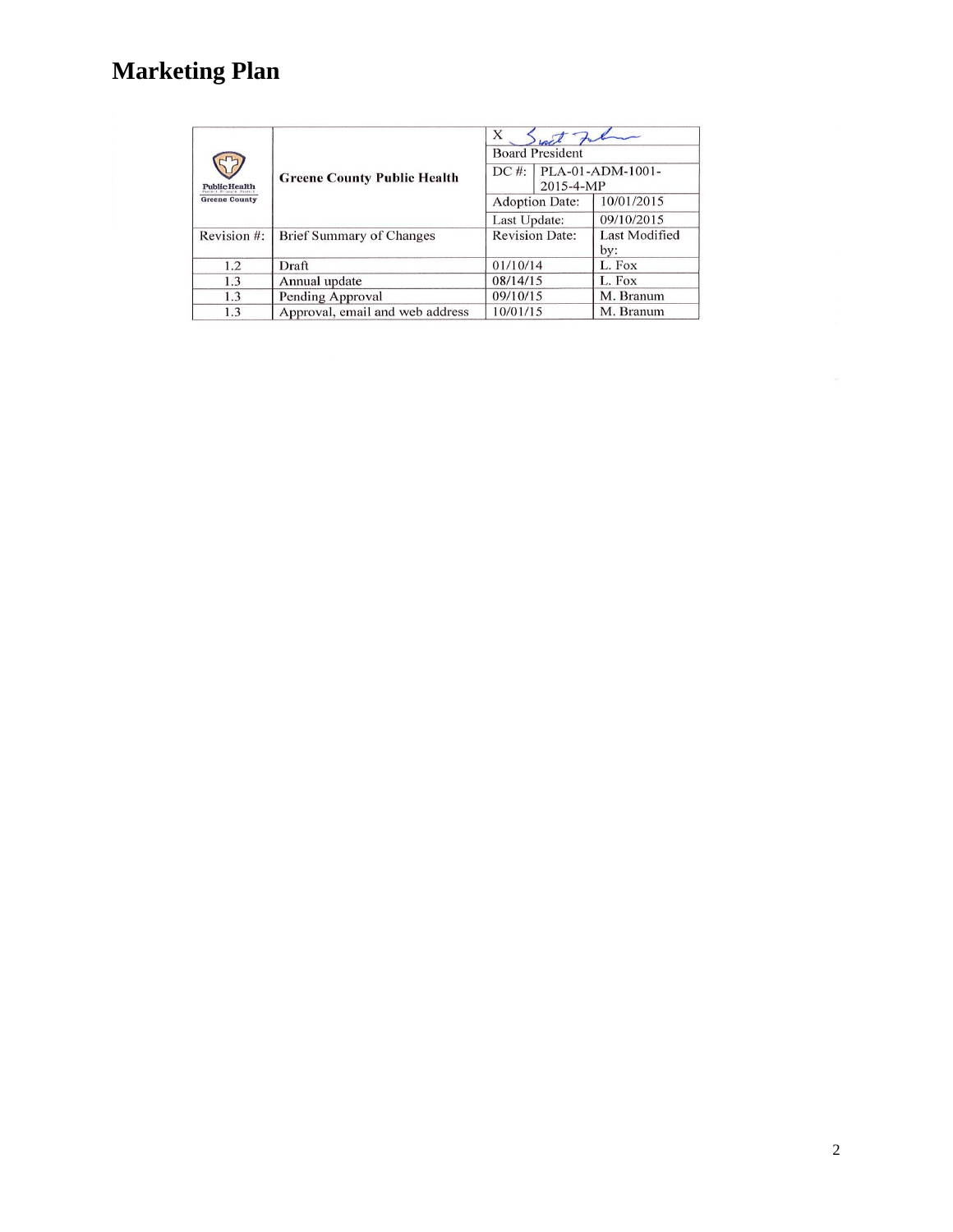### **Table of Contents**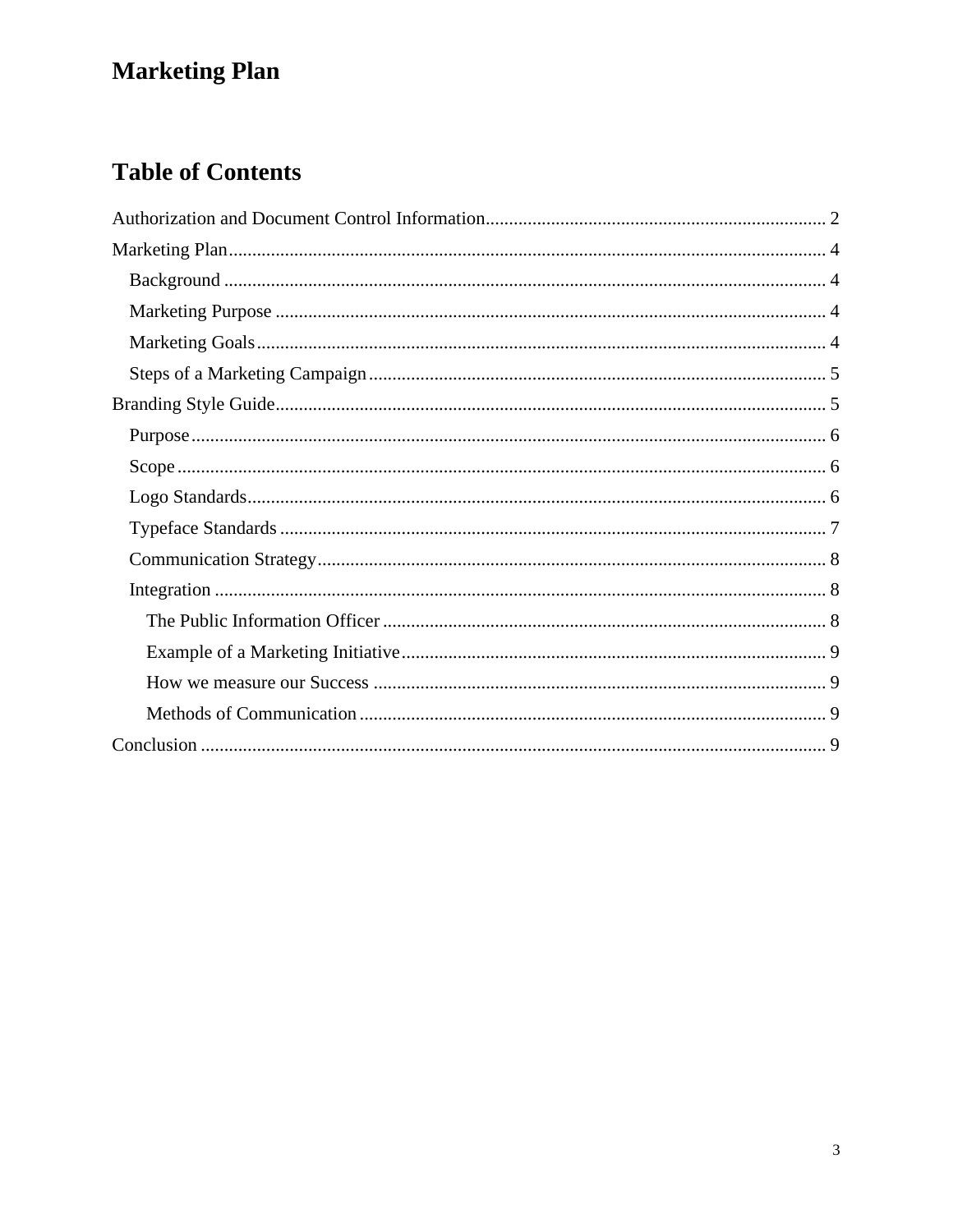### <span id="page-3-0"></span>**Background**

Unlike the traditional marketer, the public health marketer might face a market in which there is no demand for the service or product, negative demand for the product, or an unwholesome demand for an alternative product that runs counter to the desires of the public health practitioner. Contrary to other commercial sectors, the public health mindset of planners should be ready to go beyond a single product; prepared to perceive the product as an increase in awareness of existing services, a change in lifestyle, impact upon social and economic conditions, or changes in social policy. The idea of an expansive view of the public health marketing perspective seeks to improve health status of individuals, groups and communities through empowerment, greater freedom to make healthy choices, and greater control over life that comes with improved health.

The marketing plan is one part of the overall set of plans derived from the organization's Community Health Assessment. The Community Health Assessment is conducted every four years to assess the distribution of disease and behavioral risk factors, assess community health issues, share a broader definition of community health, monitor the impact of community health action plan and provide a vehicle to discuss ways to improve community health. The suite of plans will include the Community Health Improvement Plan (CHIP), the Workforce Development Plan, the Marketing Plan, the Quality Improvement Plan, and the Strategic Plan. This means that these plans should be considered when developing each specific marketing campaign. Each plan is one aspect necessary to fulfill the health district's mission and exist as a unified effort to that end. The basic outline of each of the plans should include background information, purpose consistent with agency mission, goals, objectives, conclusion and budgets.

### <span id="page-3-1"></span>**Marketing Purpose**

The purpose of the marketing plan is to outline the method used by the health district to organize marketing campaigns in order to satisfy the public health information needs of a group or groups of consumers.

### <span id="page-3-2"></span>**Marketing Goals**

- 1. Broad community awareness of public health purpose and services
	- a. Increase perception among the public, policy makers and decision makers concerning the value of public health
	- b. Public health is critical to the public's welfare, therefore resources must be allocated to support public health activities
- 2. Differentiate the health district from other governmental departments
- 3. Draw a distinction between public health, and personal or clinical health service providers
- 4. Specific public health issues identified in the CHIP are addressed
- 5. Strengthen relationships with key organizations, agencies and policy makers
- 6. Promote the use of evidence-based strategies to reduce at-risk behaviors
- 7. Promote brand identity as part of the larger public health system.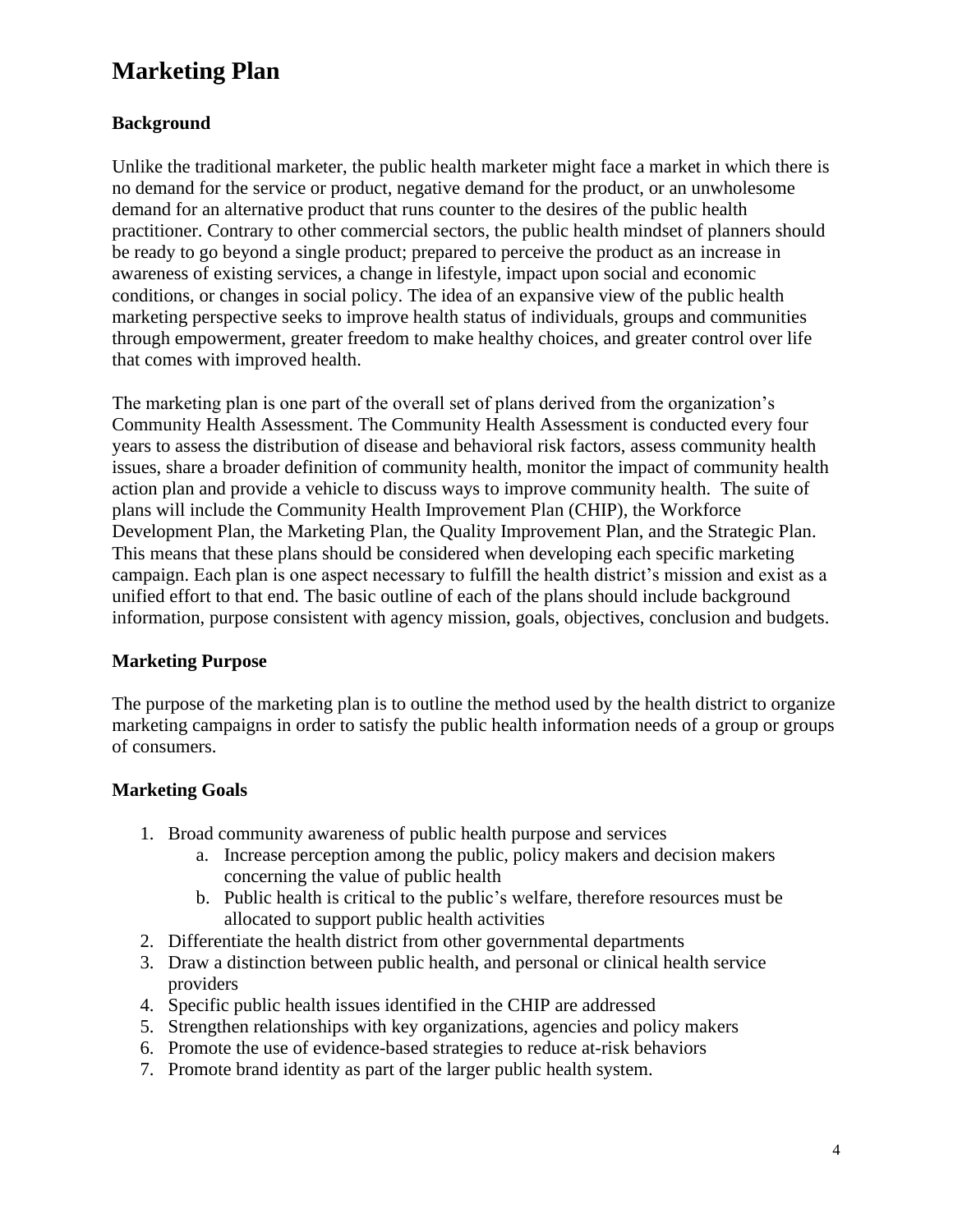### <span id="page-4-0"></span>**Steps of a Marketing Campaign**

The marketing plan is carried out through a series of marketing campaigns. Each marketing campaign will include the major sections of the outline below:

- 1. Establish a purpose.
- 2. Assess marketing needs
	- a. Perform internal analysis
	- b. Perform external analysis
- 3. Select target audience
	- a. General public
		- i. Health Promotion
		- ii. Risk Reduction
		- iii. Emergency
	- b. Our clients
		- i. Clinics
		- ii. Case management
		- iii. Environmental
		- iv. Vital Statistics
		- v. Internal
	- c. Stakeholders
		- i. Funders
		- ii. Policymakers
		- iii. Officials
		- iv. Agencies/Partners
- 4. Set goals and objectives
- 5. Define strategies.
	- a. Develop action strategies
	- b. Assign responsible personnel
	- c. Provide appropriate control procedures
	- d. Develop plan to communicate with internal and external stakeholders
- 6. Limited and full implementation
- 7. Evaluate (return on investment)
- 8. Report of evaluation
- 9. Redefine goals and objectives

### <span id="page-4-1"></span>**Branding Style Guide**

The health district establishes and maintains an identity in the community to promote understanding of the services provided and value of public health to the community. Greene County Public health is part of a system of health districts working across jurisdictions to assure public health needs through prevention, protection and promotion.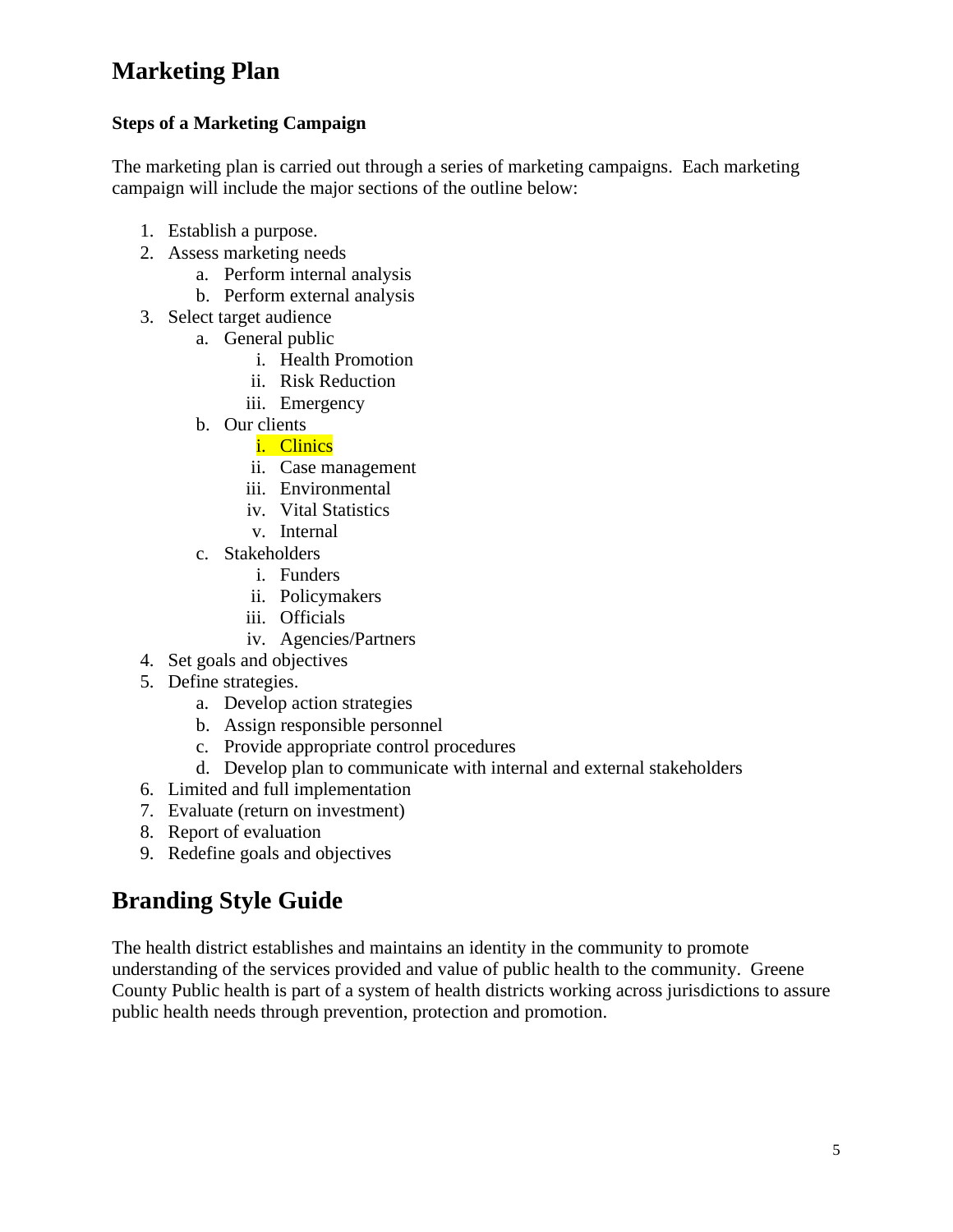### <span id="page-5-0"></span>**Purpose**

The Greene County Board of Health (BOH) encourages the use of the health district logo to promote health district activities, materials and services. Consistent use of the logo is part of identifying health district services to the public. Its use allows the health district to become more visible and recognizable to policy makers, the media and the general public, convey pride in public health that increases morale of public health workers, and achieve equal recognition as emergency responders. The BOH supports the use of the national public health logo to raise awareness of the value of the public health system. Like other public services that protect the community and respond in times of crisis, our district should be visible and understood by the community we serve.

### <span id="page-5-1"></span>**Scope**

The health department brand is inclusive of all program and service areas. The brand is recognizable to clients and sponsors of all the programs, services, and activities. The brand message and attributes are carried through all mediums of communication through the use of color, typography, photography, and other brand elements. Proper usage is important to ensure the quality of the experience of every employee and client. When we write, present to our community and interact with individuals, our image attributes guide our tone of voice and our actions.

### <span id="page-5-2"></span>**Logo Standards**

### The style guide is available:

[http://www.naccho.org/advocacy/marketing/nationalidentity/upload/PH\\_Identity\\_Guide.pdf](http://www.naccho.org/advocacy/marketing/nationalidentity/upload/PH_Identity_Guide.pdf) and has been incorporated as the guide for all uses of the logo including the parameters for color.

- 1. Logos will be stored on the health department secured digital location that all authorized staff can access.
- 2. The current marketing plan's symbols, seals, catch phrases, addresses, websites, phone numbers, and other essential branding elements will be made available to authorized staff for promotional purposes on the secure digital location.
- 3. These approved branding elements should not be changed unless through the marketing planning process.
- 4. Unacceptable uses of the logo include condensing, skewing, distorting, manipulating, modifying or redrawing the logo in any way. Colors, printing type or other elements inside the logo should not be change. Changing the alignment of shapes within any of the branding elements or placing the logo where the logo is not clearly defined is unacceptable.
- 5. The versions approved for use should only be used for authorized health district activities.
- 6. Logos are available in black and white, color and grayscale.
- 7. See examples on the next page. Logos are customizable for programmatic use, i.e. Help Me Grow, Women Infants and Children, and Medical Reserve Corps.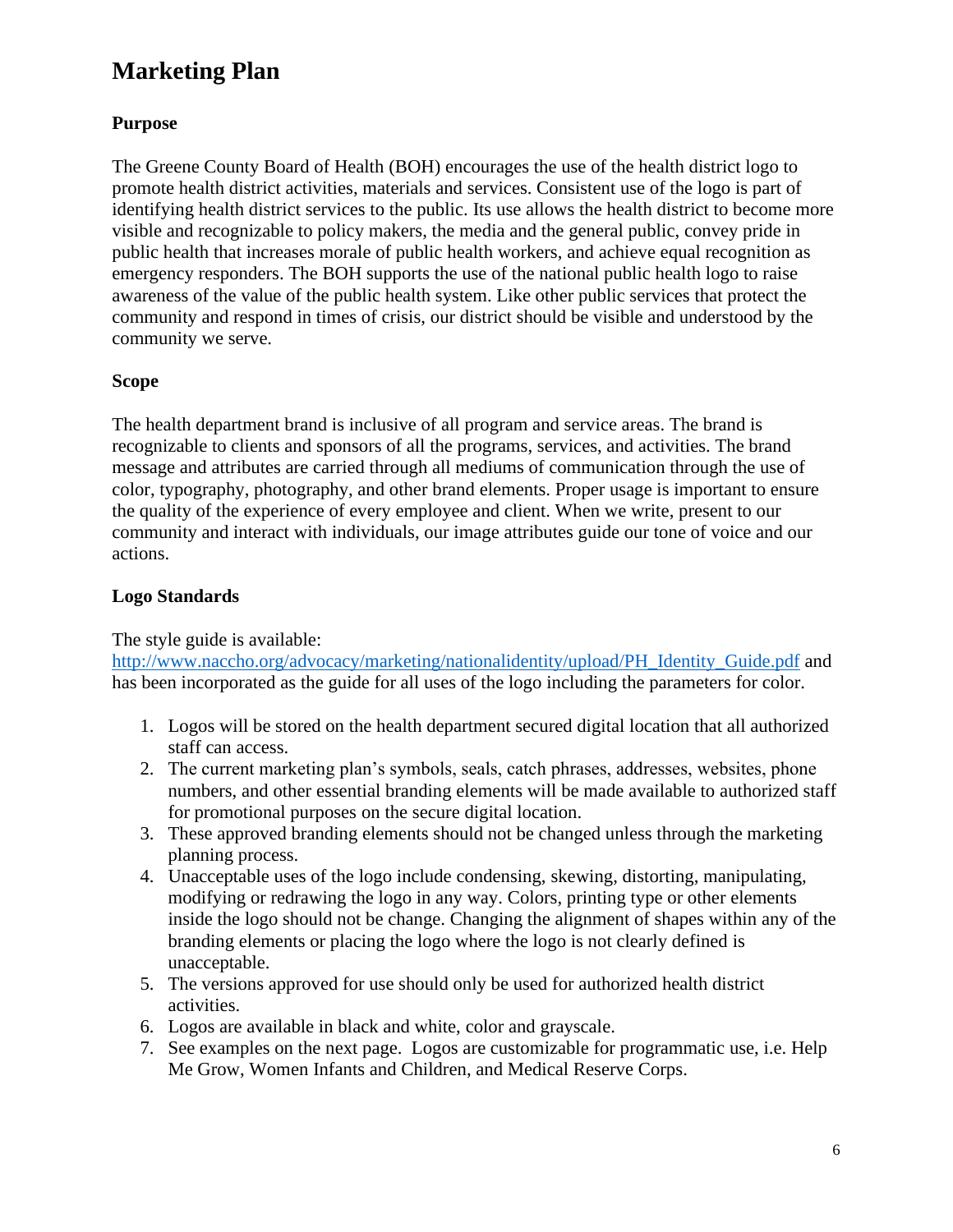8. American Psychological Association (APA) guidelines should be used for formatting anytime references or citations are needed.



In summary, the agreed upon branding should be flexible to meet the emerging demands of the market place and the intended audience. The brand should remain consistent to allow for a fair and unbiased assessment of the effectiveness of a marketing campaign.

#### <span id="page-6-0"></span>**Typeface Standards**

When used carefully and consistently, typography can be a powerful tool in creating brand style. Times New Roman has been selected for most applications because it is modern, simple and readable. In most documents, letters should always be typed in 12 point font, black on standard letterhead. 1" margins are used. Documents, plans and letters will be single spaced. Business cards, social media outlets and photo identification cards for staff will also utilize typography consistent with this plan. Heading 1 should be black text (or logo blue), 16 font and bold. Heading 2 should be black text (or logo tan), 12 pt. font (could be bolded for emphasis). Heading 3 should be black text and italicized. Paragraphs should not be indented in most documents. Special consideration for font use on flyers and other documents will be given on a case by case basis, depending on the document and its intended audience.

#### **Primary Typeface: Times New Roman**

#### **TIMES NEW ROMAN**

abcdefghijklmnopqrstuvwxyz ABCDEFGHIJKLMNOPQRSTUVWXYZ  $1234567890(!!\text{?}\text{@}\#\$""\text{?}\text{%}\text{@}\text{*}\text{A}^*$  +\}[)

**TIMES NEW ROMAN BOLD** abcdefghijklmnopqrstuvwxyz **ABCDEFGHIJKLMNOPQRSTUVWXYZ** 1234567890(!?>@#\$"':;%^&\*\_+\}[)

**TIMES NEW ROMAN ITALIC** 

*abcdefghijklmnopqrstuvwxyz* **ABCDEFGHIJKLMNOPORSTUVWXYZ**  $1234567890$ (!?>@#\$"':;%^&\* +\}[)

**TIMES NEW ROMAN ITALIC BOLD** *abcdefghijklmnopqrstuvwxyz* **ABCDEFGHIJKLMNOPQRSTUVWXYZ**  $1234567890$ (!?> $@#\$$ "':;%^&\* +\}[)

**Secondary Typeface: Bookman Old Style (logo font)**

#### **BOOKMAN OLD STYLE**

abcdefghijklmnopqrstuvwxyz ABCDEFGHIJKLMNOPQRSTU-VWXYZ

1234567890(!?>@#\$"':;%^&\*\_+\}[) **abcdefghijklmnopqrstuvw xyz BOOKMAN OLD STYLE BOLD ABCDEFGHIJKLMNOPQRSTU-**BOOKM<br>abcdefg<br>ABCDE<br>VW XYZ<br>123456 **1234567890(!?>@#\$"':;%^&\*\_+\}[)**

#### **BOOKMAN OLD STYLE ITALIC**

*abcdefghijklmnopqrstuvwxyz ABCDEFGHIJKLMNOPQRSTUVWXYZ* **BOOKMAN OLD STYLE ITALIC**<br>abcdefghijklmnopqrstuvwxyz<br>ABCDEFGHIJKLMNOPQRSTUVWXYZ<br>1234567890(!?>@#\$"':;%^&\*\_+\}[)

#### **BOOKMAN OLD STYLE ITALIC BOLD**

*abcdefghijklmnopqrstuvwxyz ABCDEFGHIJKLMNOPQRSTU-VWXYZ 1234567890(!?>@#\$"':;%^&\*\_+\}[)*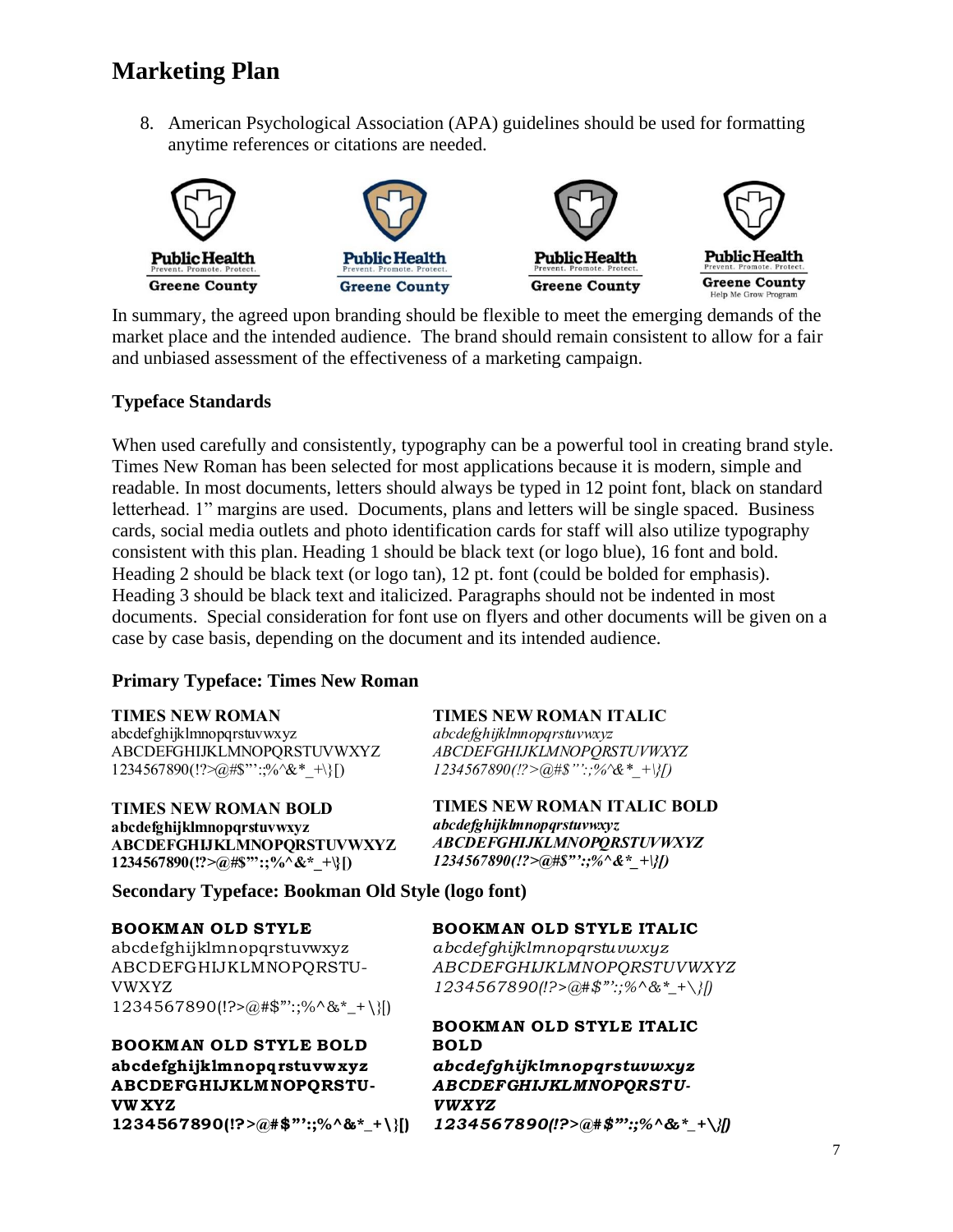### <span id="page-7-0"></span>**Communication Strategy**

For public health, there may be emergent issues regarding communications. Standardization of the message and adherence to the chain of command regarding formal communications has led to success in emergencies. Communication strategies may utilize print, digital and social media, signage, public presence and services. The health district will integrate the factors that lead to positive health into the overall marketing strategy and implement ongoing evaluation of the strategies.

As part of the health district's overall strategic plan, the health district will manage tasks and utilize the talents of our staff to lead the community to specific outcomes. To that end, standard operating procedure will include a review by the Public Information Officer (PIO) and Health Commissioner of forms, logoed apparel, brochures, print media, email signatures, letterhead, envelopes and flyers to assure consistency between the use of a logo and the marketing plan. See page 9 for a complete list of the variety of methods used to communicate.

### <span id="page-7-1"></span>**Integration**

This marketing plan seeks to assure that all health district staff, the Board, and all Greene County residents have a clear understanding and commitment to the brand image of public health. The marketing plan is reviewed annually to detail the marketing and public relations efforts.

Each marketing campaign links advertising goals to health outcomes. The marketing campaign targets link to one of the purposes of the marketing plan.

There are exceptions to the marketing cycle, such as emergent public health issues that are critical; and, although may span a longer time period, are largely single events. These events vary by the date or time frame.

### <span id="page-7-2"></span>*The Public Information Officer*

<span id="page-7-3"></span>The Public Information Officer (PIO) determines the content of the marketing cycle by developing campaigns for a marketing cycle. The PIO will be involved at various levels of each campaign. All marketing campaigns will be approved by the PIO and Health Commissioner, Administrative Officer, and/or program supervisor. The PIO is the point of contact for the media and promotes health district and **foundation related** events. Priority will be given to campaigns that directly support the CHIP and Strategic Plan of the health district. Next in priority will be campaigns that support grants and programs of the health district. For lower priority campaigns the PIO may be just a content reviewer and approver. The PIO is to remain aware of the organization's philosophy and strategic goals in order to implement a client/customer-oriented marketing plan.